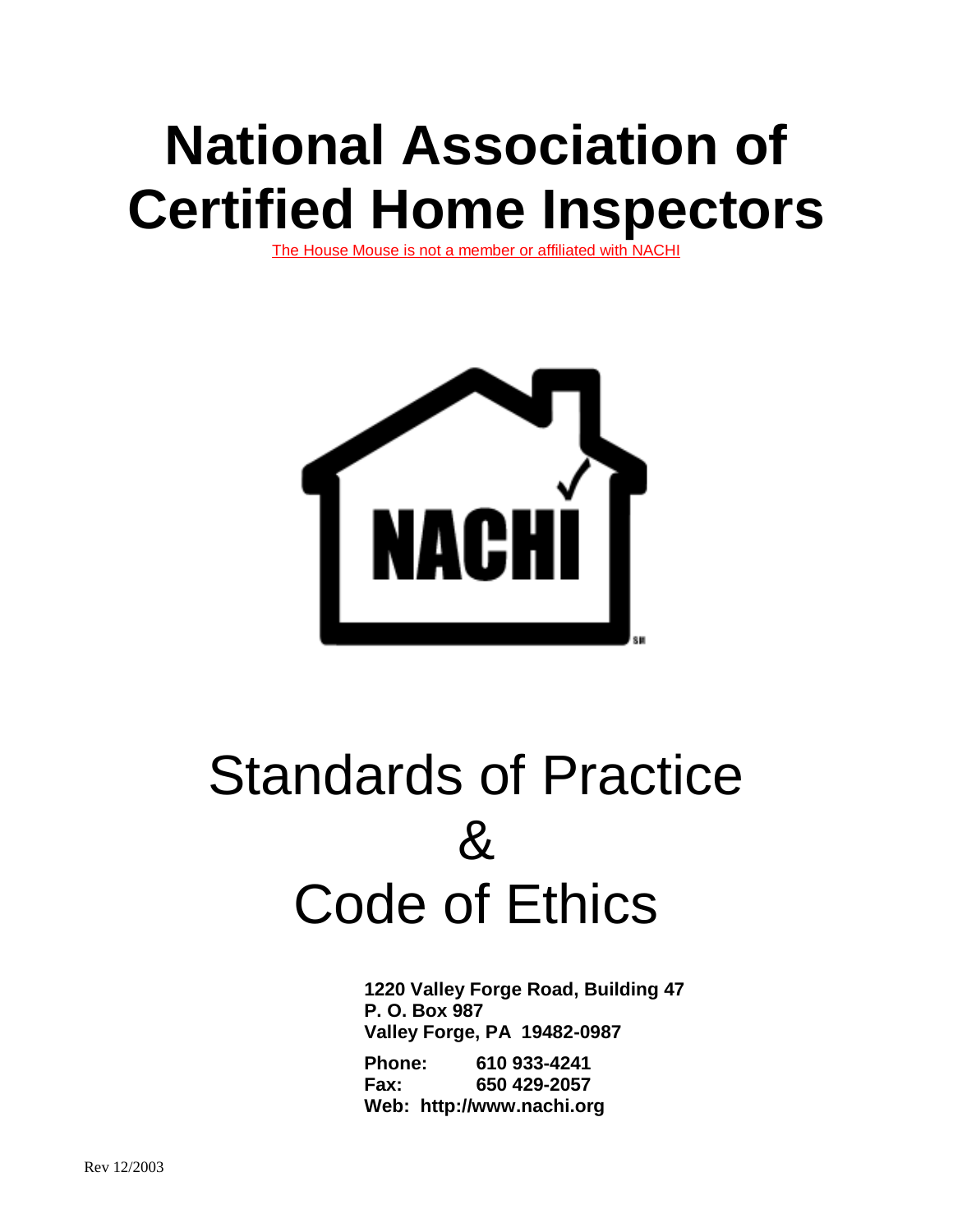

1220 Valley Forge Road, Building 47 P. O. Box 987 Valley Forge, PA 19482-0987 Phone: 610-933-4241 \* Fax: 650-429-2057 \* [http://www.NACHI.org](http://www.nachi.org/)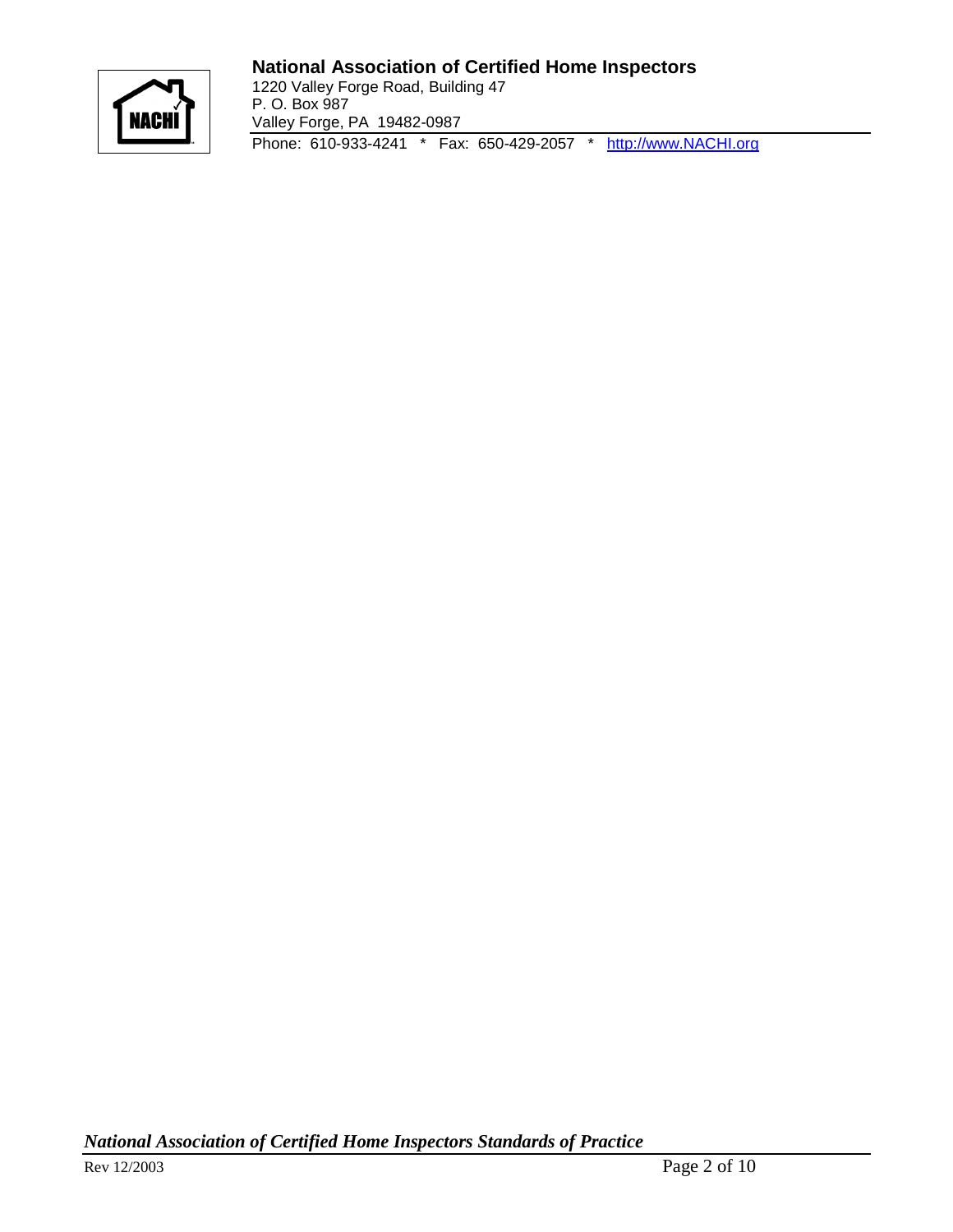

1220 Valley Forge Road, Building 47 P. O. Box 987 Valley Forge, PA 19482-0987

Phone: 610-933-4241 \* Fax: 650-429-2057 \* [http://www.NACHI.org](http://www.nachi.org/)

# **Table of Contents**

| 2. |                                           |                                     |  |
|----|-------------------------------------------|-------------------------------------|--|
|    | 2.1.                                      |                                     |  |
|    | 2.2.                                      |                                     |  |
|    | 2.3.                                      | Basement, Foundation & Crawlspace 4 |  |
|    | 2.4.                                      |                                     |  |
|    | 2.5.                                      |                                     |  |
|    | 2.6.                                      |                                     |  |
|    | 2.7.                                      |                                     |  |
|    | 2.8.                                      |                                     |  |
|    | 2.9.                                      |                                     |  |
|    |                                           |                                     |  |
|    | 3. Limitations, Exceptions & Exclusions 7 |                                     |  |
|    | 3.1.                                      |                                     |  |
|    | 3.2                                       |                                     |  |
|    |                                           |                                     |  |
|    |                                           |                                     |  |

# **1. Definitions and Scope**

1.1. A Home inspection is a non-invasive visual examination of a residential dwelling, performed for a fee, which is designed to identify observed material defects within specific components of said dwelling. Components may include any combination of mechanical, structural, electrical, plumbing, or other essential systems or portions of the home, as identified and agreed to by the Client and Inspector, prior to or during the inspection process.

- I. A home inspection is intended to assist in evaluation of the overall condition of the dwelling. The inspection is based on observation of the visible and apparent condition of the structure and its components on the date of the inspection and not the determination of future conditions.
- II. A home inspection will not reveal every problem that exists or ever could exist, but only those material defects observed on the day of the inspection.

1.2. A Material defect is a problem with a residential real property or any portion of it that would have a significant adverse impact on the value of the property or that involves an

unreasonable risk to people on the property. The fact that a structural element, system or subsystem is near, at or beyond the end of the normal useful life of such a structural element, system or subsystem is not by itself a material defect.

1.3. An Inspection report shall describe and identify in written format the inspected systems, structures, and components of the dwelling and shall identify material defects observed. Inspection reports may contain recommendations regarding conditions reported or recommendations for correction, monitoring or further evaluation by professionals.

# **2. Standards of Practice**

# *2.1. Roof*

#### **I. The inspector shall inspect from ground level or eaves:**

- A. The roof covering.
- B. The gutters.
- C. The downspouts.
- D. The vents, flashings, skylights, chimney and other roof penetrations.
- E. The general structure of the roof from the readily accessible panels, doors or stairs.

#### **II. The inspector is not required to:**

- A. Walk on any roof surface.
- B. Predict the service life expectancy.
- C. Inspect underground downspout diverter drainage pipes.
- D. Remove snow, ice, debris or other conditions that prohibit the observation of the roof surfaces.
- E. Inspect antennae, lightning arresters, or similar attachments.

# *2.2. Exterior*

#### **I. The inspector shall inspect:**

- A. The flashing and trim.
- B. All exterior doors, decks, stoops, steps, stairs, porches, railings, eaves, soffits, fascias, grading, and walkways.
- C. And report as in need of repair any spacings between intermediate balusters, spindles, or rails for steps, stairways, balconies, and railings that permit the passage of an object greater than four inches in diameter.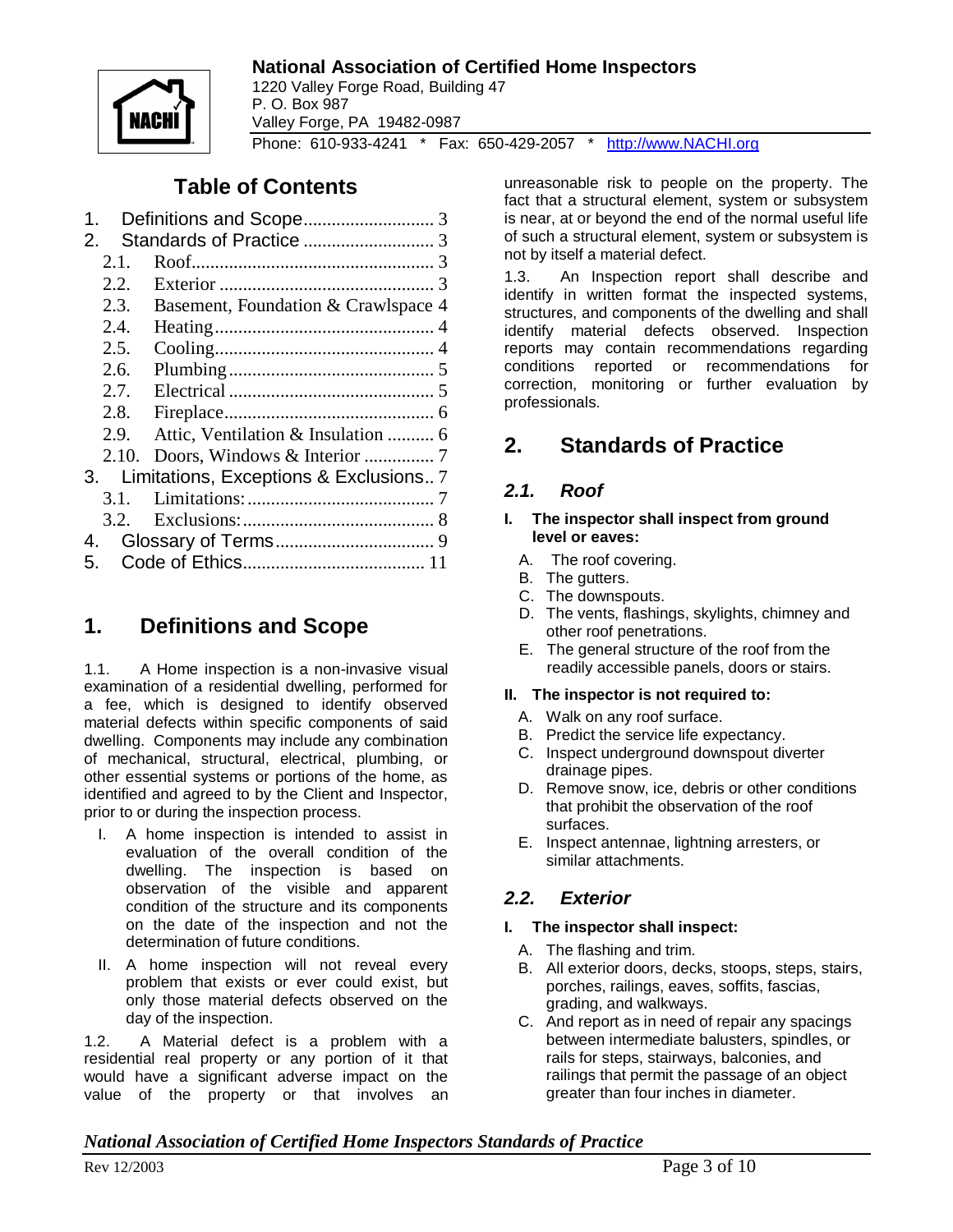

1220 Valley Forge Road, Building 47 P. O. Box 987 Valley Forge, PA 19482-0987 Phone: 610-933-4241 \* Fax: 650-429-2057 \* [http://www.NACHI.org](http://www.nachi.org/)

- D. The vegetation, surface drainage and retaining walls when these are likely to adversely affect the building.
- E. And describe the exterior wall covering.

#### **II. The inspector is not required to:**

- A. Inspect or operate screens, storm windows, shutters, awnings, fences, outbuildings, or exterior accent lighting.
- B. Inspect items, including window and door flashings, which are not visible or readily accessible from the ground.
- C. Inspect geological, geotechnical, or hydrological conditions.
- D. Inspect recreational facilities. E. Inspect seawalls, break-walls and docks.
- F. Inspect erosion control and earth stabilization measures.
- G. Inspect for safety type glass.
- H. Inspect underground utilities.
- I. Inspect underground items.
- J. Inspect wells or springs.
- K. Inspect solar systems.
- L. Inspect swimming pools or spas.
- M. Inspect septic systems or cesspools.
- N. Inspect playground equipment.
- O. Inspect sprinkler systems.
- P. Inspect drain fields or drywells.
- Q. Determine the integrity of the thermal window seals or damaged glass.

## *2.3. Basement, Foundation & Crawlspace*

#### **I. The inspector shall inspect:**

- A. The basement.
- B. The foundation
- C. The crawlspace.
- D. The visible structural components.
- E. Any present conditions or indications of active water penetration by probing a representative sampling of structural components where deterioration is believed to be present or where clear indications of deterioration are present.
- F. And report any general indications of foundation movement that are observed, such as but not limited to sheetrock cracks, brick cracks, out-of-square door frames or floor slopes.

#### **II. The inspector is not required to:**

- A. Enter any crawlspaces that are not readily accessible or where entry could cause damage or pose a hazard to the inspector in his or her opinion.
- B. Move stored items or debris.
- C. Operate sump pumps with inaccessible floats.
- D. Identify size, spacing, span, location or adequacy of foundation bolting, bracing, joists or support systems.
- E. Provide any engineering or architectural service.
- F. Report on the adequacy of any structural system or component.

## *2.4. Heating*

#### **I. The inspector shall inspect:**

- A. The heating system and describe the energy source and heating method using normal operating controls.
- B. And report as in need of repair electric furnaces which do not operate.
- C. And report if inspector deemed the furnace inaccessible.

#### **II. The inspector is not required to:**

- A. Inspect or evaluate interiors of flues or chimneys, fire chambers, the heat exchanger, the humidifier or dehumidifier, the electronic air filter, solar heating systems or fuel tanks.
- B. Inspect underground fuel tanks.
- C. Determine the uniformity, temperature, flow, balance, distribution, size, capacity, BTU, or supply adequacy of the heating system.
- D. Light pilot flames.
- E. Activate heating, heat pump systems, or other heating systems when ambient temperatures or other circumstances are not conducive to safe operation or may damage the equipment.
- F. Operate electronic thermostats.
- G. Evaluate fuel quality.

# *2.5. Cooling*

#### **I. The inspector shall inspect:**

A. The central cooling equipment using normal operating controls.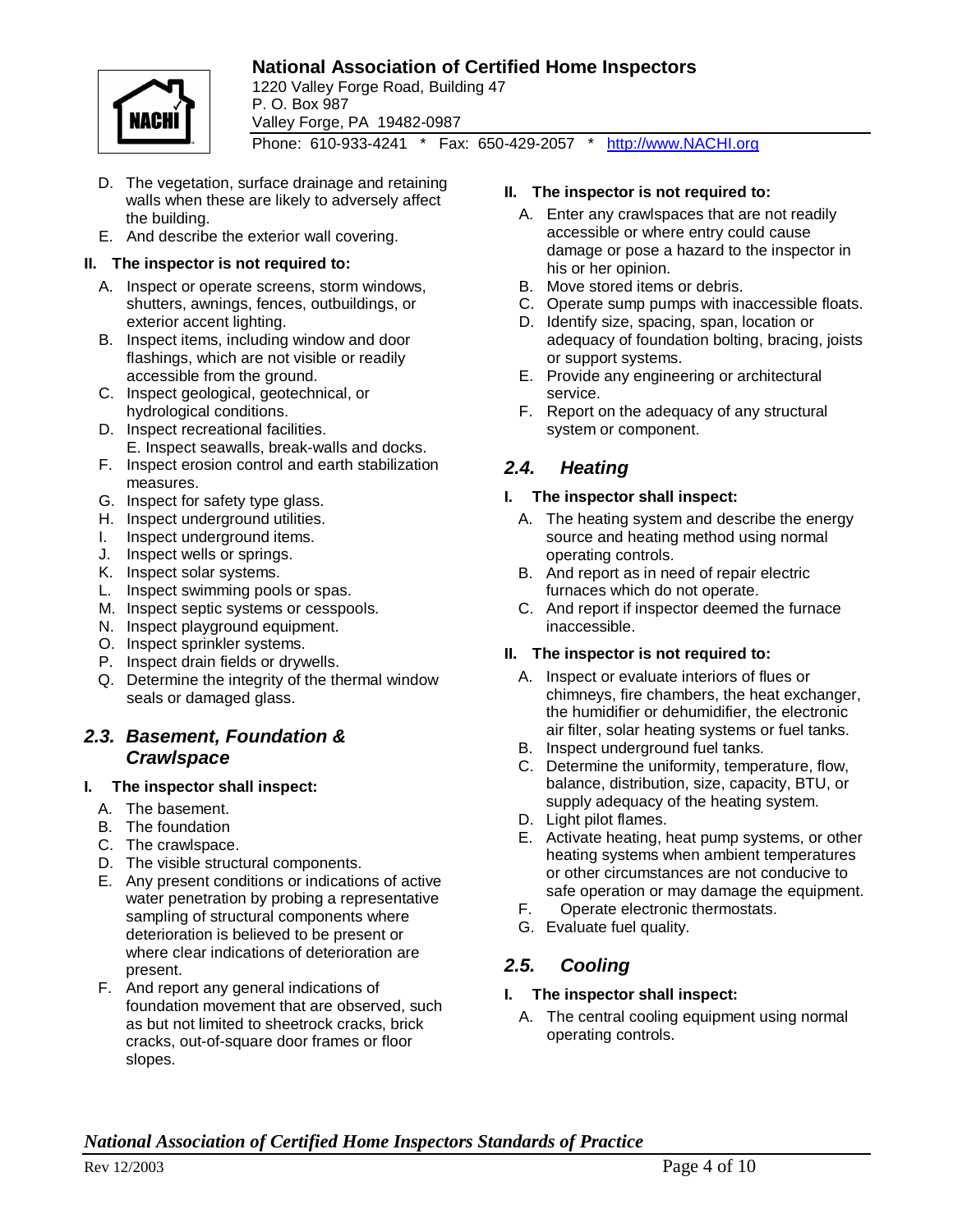

1220 Valley Forge Road, Building 47 P. O. Box 987 Valley Forge, PA 19482-0987

Phone: 610-933-4241 \* Fax: 650-429-2057 \* [http://www.NACHI.org](http://www.nachi.org/)

#### **II. The inspector is not required to:**

- A. Determine the uniformity, temperature, flow, balance, distribution, size, capacity, BTU, or supply adequacy of the cooling system.
- B. Inspect window units, through-wall units, or electronic air filters.
- C. Operate equipment or systems if exterior temperature is below 60 degrees Fahrenheit or when other circumstances are not conducive to safe operation or may damage the equipment.
- D. Inspect or determine thermostat calibration, heat anticipation or automatic setbacks or clocks.
- E. Examine electrical current, coolant fluids or gasses, or coolant leakage.

## *2.6. Plumbing*

#### **I. The inspector shall:**

- A. Inspect the main water shut off valve.
- B. Inspect the water heating system.
- C. Flush toilets.
- D. Run water in sinks, tubs, and showers.
- E. Inspect the interior water supply including all fixtures and faucets.
- F. Inspect the drain, waste and vent systems, including all fixtures.
- G. Describe any visible fuel storage systems.
- H. Inspect the drainage sump pumps testing sumps with accessible floats.
- I. Inspect and describe the water supply, drain, waste and main fuel shut-off valves, as well as the location of the water main and main fuel shut-off valves.
- J. Inspect and determine if the water supply is public or private.
- K. Inspect and report as in need of repair deficiencies in the water supply by viewing the functional flow in two fixtures operated simultaneously.
- L. Inspect and report as in need of repair deficiencies in installation and identification of hot and cold faucets.
- M. Inspect and report as in need of repair mechanical drain-stops that are missing or do not operate if installed in sinks, lavatories and tubs.
- N. Inspect and report as in need of repair commodes that have cracks in the ceramic material, are improperly mounted on the floor,

leak, or have tank components which do not operate.

#### **II. The inspector is not required to:**

- A. Light pilot flames.
- B. Determine the size, temperature, age, life expectancy or adequacy of the water heater.
- C. Inspect interiors of flues or chimneys, water softening or filtering systems, well pumps or tanks, safety or shut-of valves, floor drains or sprinkler systems.
- D. Determine the exact flow rate, volume, pressure, temperature, or adequacy of the water supply.
- E. Determine the water quality or potability or the reliability of the water supply or source.
- F. Open closed plumbing access panels.
- G. Inspect clothes washing machine connections.
- H. Operate any main, branch or fixture valve except fixture faucets and hose faucets attached to the building.
- I. Test shower pans, tub and shower surrounds or enclosures for leakage.
- J. Evaluate the compliance with local or state conservation or energy standards, or the proper design or sizing of any water, waste or venting components, fixtures or piping.
- K. Determine the effectiveness of anti-siphon, back-flow prevention or drain-stop devices.
- L. Determine whether there are sufficient cleanouts for effective cleaning of drains.
- M. Evaluate gas, liquid propane or oil storage tanks.
- N. Excavate or otherwise uncover the private sewage system or its components to determine size, adequacy or efficiency.
- O. Inspect water treatment systems or water filters.
- P. Inspect pressure pumps or bladder tanks.

# *2.7. Electrical*

#### **I. The inspector shall inspect:**

- A. The service line.
- B. The meter box.
- C. The main disconnect.
- D. The service amperage.
- E. Panels, breakers and fuses.
- F. The grounding.
- G. The bonding.
- H. A representative sampling of switches, receptacles, light fixtures, and ground circuit interrupters.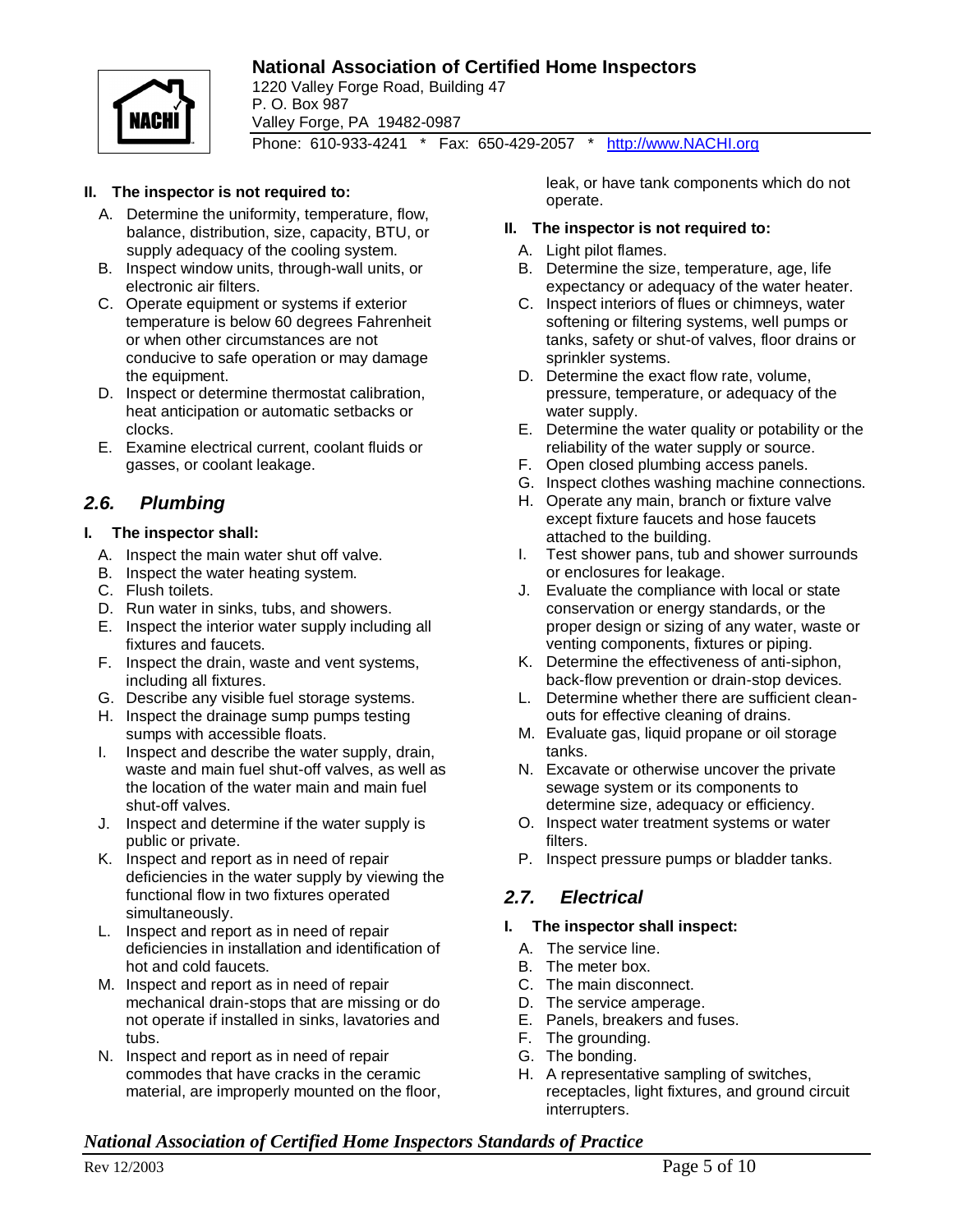

P. O. Box 987 Valley Forge, PA 19482-0987 Phone: 610-933-4241 \* Fax: 650-429-2057 \* [http://www.NACHI.org](http://www.nachi.org/)

1220 Valley Forge Road, Building 47

- I. And report the presence of solid conductor aluminum branch circuit wiring if readily visible.
- J. And report on any GFCI-tested receptacles in which power is not present, polarity is incorrect, is not grounded, evidence of arcing or excessive heat, is not secured to the wall, the cover is not in place, or the ground fault circuit interrupter devices are not properly installed, or do not operate properly.
- K. The service entrance conductors and the condition of their sheathing.
- L. The ground fault circuit interrupters with a GFCI tester.
- M. And describe the amperage rating of the service.
- N. And report the absence of smoke detectors.
- O. Service entrance cables and report as in need of repair deficiencies in the integrity of the insulation, drip loop, or separation of conductors at weatherheads and clearances.

#### **II. The inspector is not required to:**

- A. Insert any tool, probe or device into the main or sub-panels.
- B. Operate electrical systems that are shut down.
- C. Remove panel covers or dead front covers if not readily accessible.
- D. Operate over current protection devices.
- E. Operate non-accessible smoke detectors.
- F. Measure or determine the amperage or voltage of the main service if not visibly labeled.
- G. Inspect the alarm system and components.
- H. Inspect the ancillary wiring.
- I. Activate any electrical systems or branch circuits which are not energized.
- J. Operate overload devices.
- K. Inspect low voltage systems, electrical deicing tapes, swimming pool wiring or any timecontrolled devices.
- L. Verify the continuity of the connected service ground.
- M. Inspect private or emergency electrical supply sources, including but not limited to generators, windmills, photovoltaic solar collectors, or battery or electrical storage facility.
- N. Inspect spark or lightning arrestors.
- O. Conduct drop voltage calculations.
- P. Determine the accuracy of breaker labeling.

#### *2.8. Fireplace*

#### **I. The inspector shall inspect:**

- A. The fireplace, and open and close the damper door if readily accessible and operable.
- B. Hearth extensions and other permanently installed components.
- C. And report as in need of repair deficiencies in the lintel, hearth and material surrounding the fireplace, including clearance from combustible materials

#### **II. The inspector is not required to:**

- A. Inspect the vent system.
- B. Inspect the interior of the chimney or flue, fire doors or screens, seals or mantels.
- C. Determine the need for a chimney sweep.
- D. Operate gas fireplace inserts.
- E. Light pilot flames.
- F. Determine the appropriateness of such installation.
- G. Inspect automatic fuel feed devices.
- H. Inspect combustion make up devices.
- I. Inspect heat distribution assists whether gravity controlled or fan assisted.
- J. Ignite or extinguish fires.
- K. Determine draft characteristics.
- L. Move fireplace inserts, stoves, or firebox contents.
- M. Determine adequacy of draft, perform a smoke test or dismantle or remove any component.

### *2.9. Attic, Ventilation & Insulation*

#### **I. The inspector shall inspect:**

- A. The insulation in unfinished spaces.
- B. The ventilation of attic spaces.
- C. Mechanical ventilation systems.
- D. And report on the general absence or lack of insulation.

#### **II. The inspector is not required to:**

- A. Enter the attic or unfinished spaces that are not readily accessible or where entry could cause damage or pose a safety hazard to the inspector in his or her opinion.
- B. To move or touch insulation.
- C. To move or touch vapor retarders.
- D. Break or otherwise damage the surface finish or weather seal on or around access panels and covers.
- E. Identify the composition or the exact R-value of insulation material.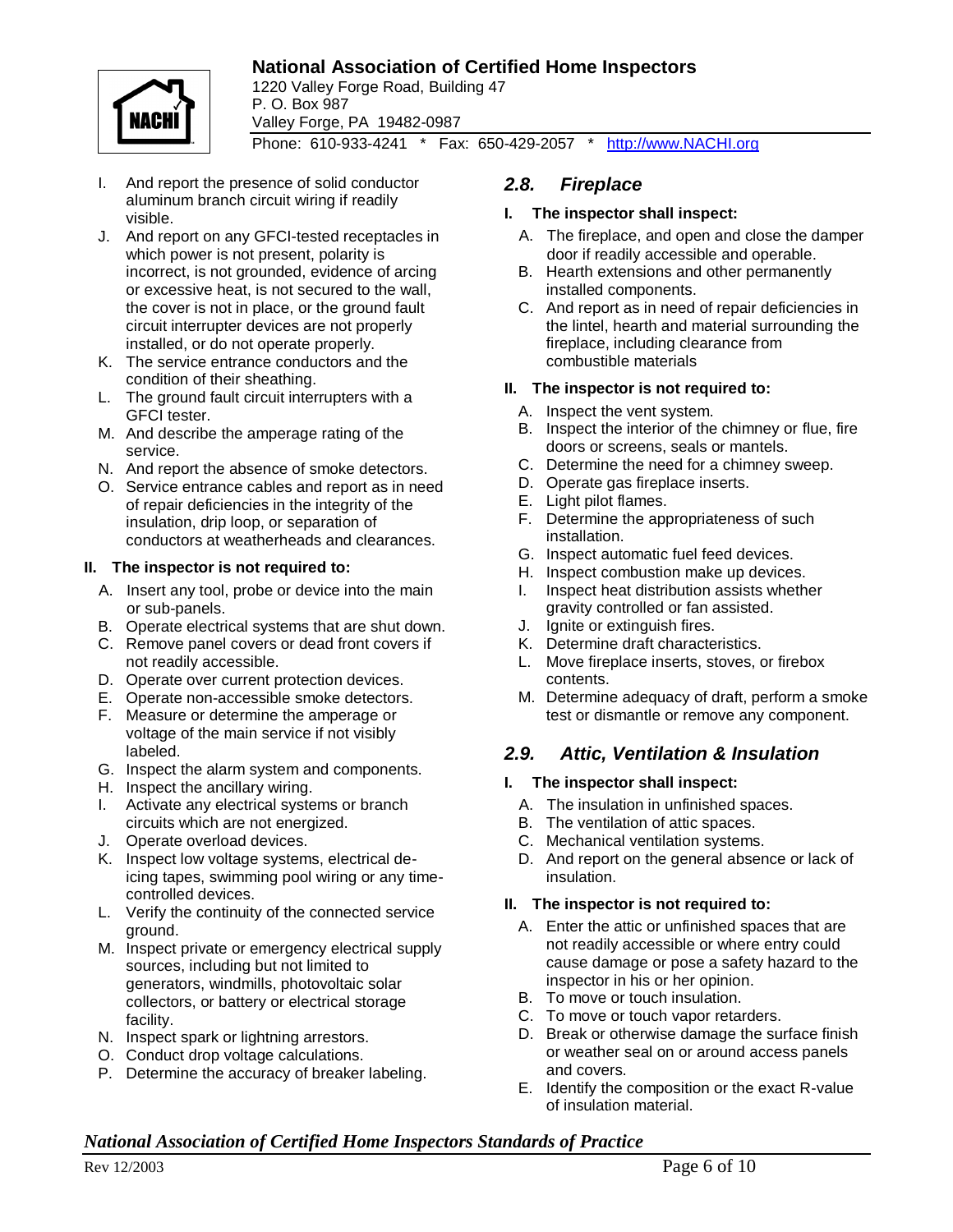

1220 Valley Forge Road, Building 47 P. O. Box 987 Valley Forge, PA 19482-0987

Phone: 610-933-4241 \* Fax: 650-429-2057 \* [http://www.NACHI.org](http://www.nachi.org/)

- F. Activate thermostatically operated fans.
- G. Determine the types of materials used in insulation/wrapping of pipes, ducts, jackets, boilers, and wiring.

# *2.10. Doors, Windows & Interior*

#### **I. The inspector shall:**

- A. Open and close a representative number of doors and windows.
- B. Inspect the walls, ceilings, steps, stairways, and railings.
- C. Inspect garage doors and garage door openers by operating first by hand and then by the installed automatic door control.
- D. And report as in need of repair any installed electronic sensors that are not operable or not installed at proper heights above the garage door.
- E. And report as in need of repair any door locks or side ropes that have not been removed or disabled when garage door opener is in use.
- F. And report as in need of repair any windows that are obviously fogged or display other evidence of broken seals.

#### **II. The inspector is not required to:**

- A. Inspect paint, wallpaper, window treatments or finish treatments.
- B. Inspect central vacuum systems.
- C. Inspect safety glazing in locations subject to human impact.
- D. Inspect security components.
- E. Evaluate the fastening of countertops, cabinets, sink tops and fixtures, or firewall compromises.
- F. Move furniture, stored items, or any coverings like carpets or rugs in order to inspect the concealed floor structure.
- G. Move drop ceiling tiles.
- H. Inspect or move any household appliances.
- I. Inspect or operate equipment housed in the garage except as otherwise noted.
- J. Verify or certify safe operation of any auto reverse or related safety function of a garage door.
- K. Operate or evaluate security bar release and opening mechanisms, whether interior or exterior, including compliance with local, state, or federal standards.
- L. Operate any system, appliance or component that requires the use of special keys, codes, combinations, or devices.
- M. Operate or evaluate self-cleaning oven cycles or signal lights.
- N. Determine leakage from microwave ovens.
- O. Operate or examine any sauna, steam-jenny, kiln, toaster, ice-maker, coffee-maker, canopener, bread-warmer, blender, instant hot water dispenser, or other small, ancillary devices.
- P. Inspect elevators.
- Q. Inspect central vacuums.
- R. Inspect appliances.
- S. Inspect items not permanently installed.
- T. Examine or operate any above-ground, movable, freestanding, or otherwise nonpermanently installed pool/spa or selfcontained equipment.
- U. Come into contact with any pool or spa water in order to determine the system structure or components.
- V. Determine the adequacy of spa jet water force or bubble effect.
- W. Determine the structural integrity or leakage of a pool or spa.

# **3. Limitations, Exceptions & Exclusions**

# *3.1. Limitations:*

- I. An inspection is not technically exhaustive.
- II. An inspection will not identify concealed or latent defects.
- III. An inspection will not deal with aesthetic concerns or what could be deemed matters of taste, cosmetic, etc.
- IV. An inspection will not determine the suitability of the property for any use.
- V. An inspection does not determine the market value of the property or its marketability.
- VI. An inspection does not determine the advisability or inadvisability of the purchase of the inspected property.
- VII. An inspection does not determine the life expectancy of the property or any components or systems therein.
- VIII.An inspection does not include items not permanently installed.
- IX. These Standards of Practice apply only to homes with four or fewer dwelling units.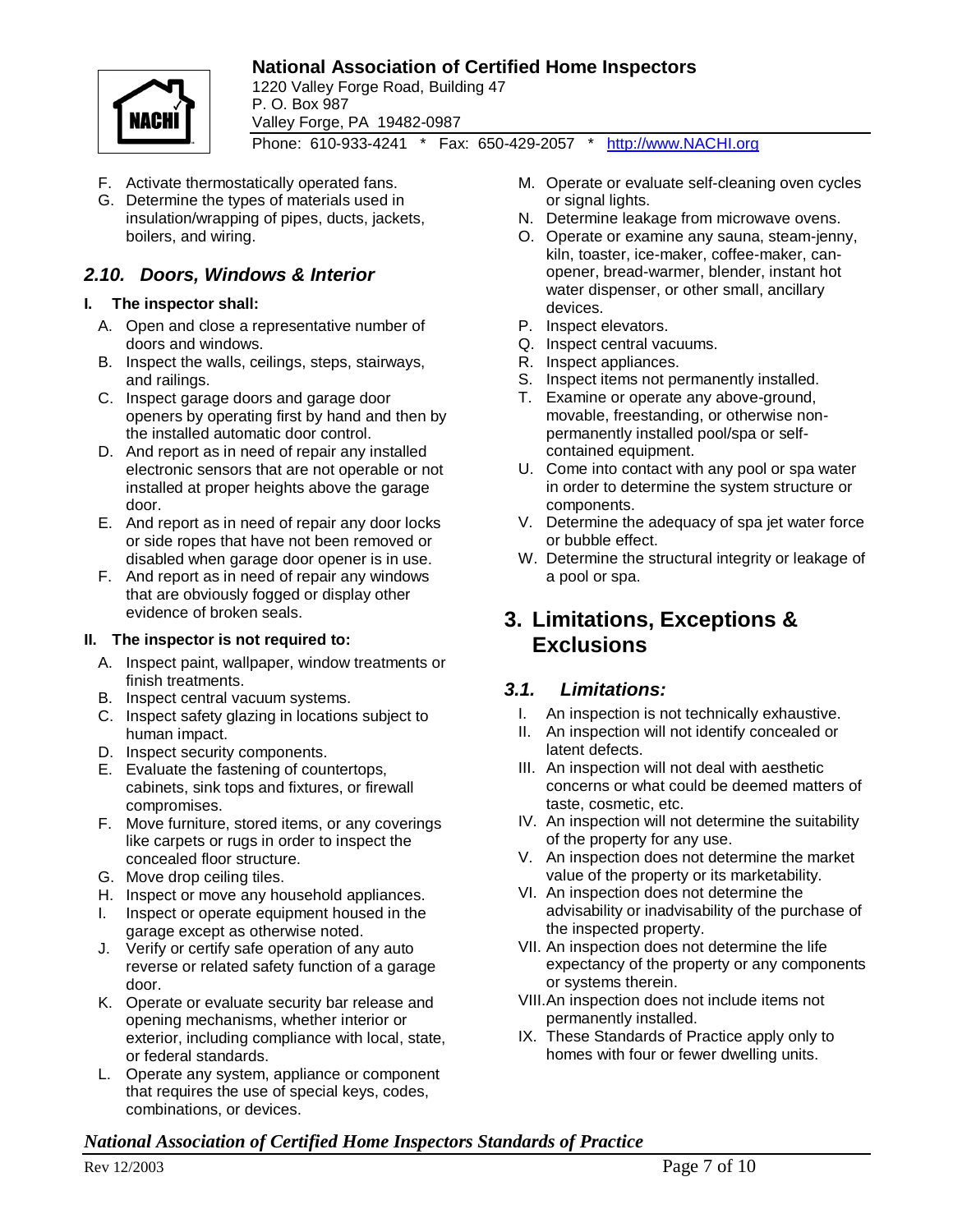

1220 Valley Forge Road, Building 47 P. O. Box 987 Valley Forge, PA 19482-0987

Phone: 610-933-4241 \* Fax: 650-429-2057 \* [http://www.NACHI.org](http://www.nachi.org/)

## *3.2. Exclusions:*

- **I. The inspectors are not required to determine:** 
	- A. Property boundary lines or encroachments.
	- B. The condition of any component or system that is not readily accessible.
	- C. The service life expectancy of any component or system.
	- D. The size, capacity, BTU, performance, or efficiency of any component or system.
	- E. The cause or reason of any condition.
	- F. The cause for the need of repair or replacement of any system or component.
	- G. Future conditions.
	- H. The compliance with codes or regulations.
	- I. The presence of evidence of rodents, animals or insects.
	- J. The presence of mold, mildew or fungus.
	- K. The presence of air-borne hazards.
	- L. The presence of birds.
	- M. The presence of other flora or fauna.
	- N. The air quality.
	- O. The existence of asbestos.
	- P. The existence of environmental hazards.
	- Q. The existence of electro-magnetic fields.
	- R. The presence of hazardous materials including, but not limited to, the presence of lead in paint.
	- S. Any hazardous waste conditions.
	- T. Any manufacturer recalls or conformance with manufacturer installation or any information included in the consumer protection bulletin.
	- U. Operating costs of systems.
	- V. Replacement or repair cost estimates.
	- W. The acoustical properties of any systems.
	- X. Estimates of how much it will cost to run any given system.

#### **II. The inspectors are not required to operate:**

- A. Any system that is shut down.
- B. Any system that does not function properly.
- C. Or evaluate low voltage electrical systems such as, but not limited to:
	- 1. Phone lines.
	- 2. Cable lines.
	- 3. Antennae.
	- 4. Lights.
	- 5. Remote controls.
- D. Any system that does not turn on with the use of normal operating controls.
- E. Any shut off valve.
- F. Any electrical disconnect or over current protection devices.
- G. Any alarm systems.
- H. Moisture meters, gas detectors or similar equipment.

#### **III. The inspectors are not required to:**

- A. Move any personal items or other obstructions, such as, but not limited to:
	- 1. Throw rugs.
	- 2. Furniture.
	- 3. Floor or wall coverings.
	- 4. Ceiling tiles
	- 5. Window coverings.
	- 6. Equipment.
	- 7. Plants.
	- 8. Ice.
	- 9. Debris.
	- 10. Snow.
	- 11. Water.
	- 12. Dirt.
	- 13. Foliage.
	- 14. Pets
- B. Dismantle, open, or uncover any system or component.
- C. Enter or access any area which may, in the opinion of the inspector, to be unsafe or risk personal safety.
- D. Enter crawlspaces or other areas that are unsafe or not readily accessible.
- E. Inspect underground items such as, but not limited to, underground storage tanks or other indications of their presence, whether abandoned or actively used.
- F. Do anything which, in the inspector's opinion, is likely to be unsafe or dangerous to the inspector or others or damage property, such as, but not limited to, walking on roof surfaces, climbing ladders, entering attic spaces or negotiating with dogs.
- G. Inspect decorative items.
- H. Inspect common elements or areas in multiunit housing.
- I. Inspect intercoms, speaker systems, radiocontrolled, security devices or lawn irrigation systems.
- J. Offer guarantees or warranties.
- K. Offer or perform any engineering services.
- L. Offer or perform any trade or professional service other than home inspection.
- M. Research the history of the property, report on its potential for alteration, modification,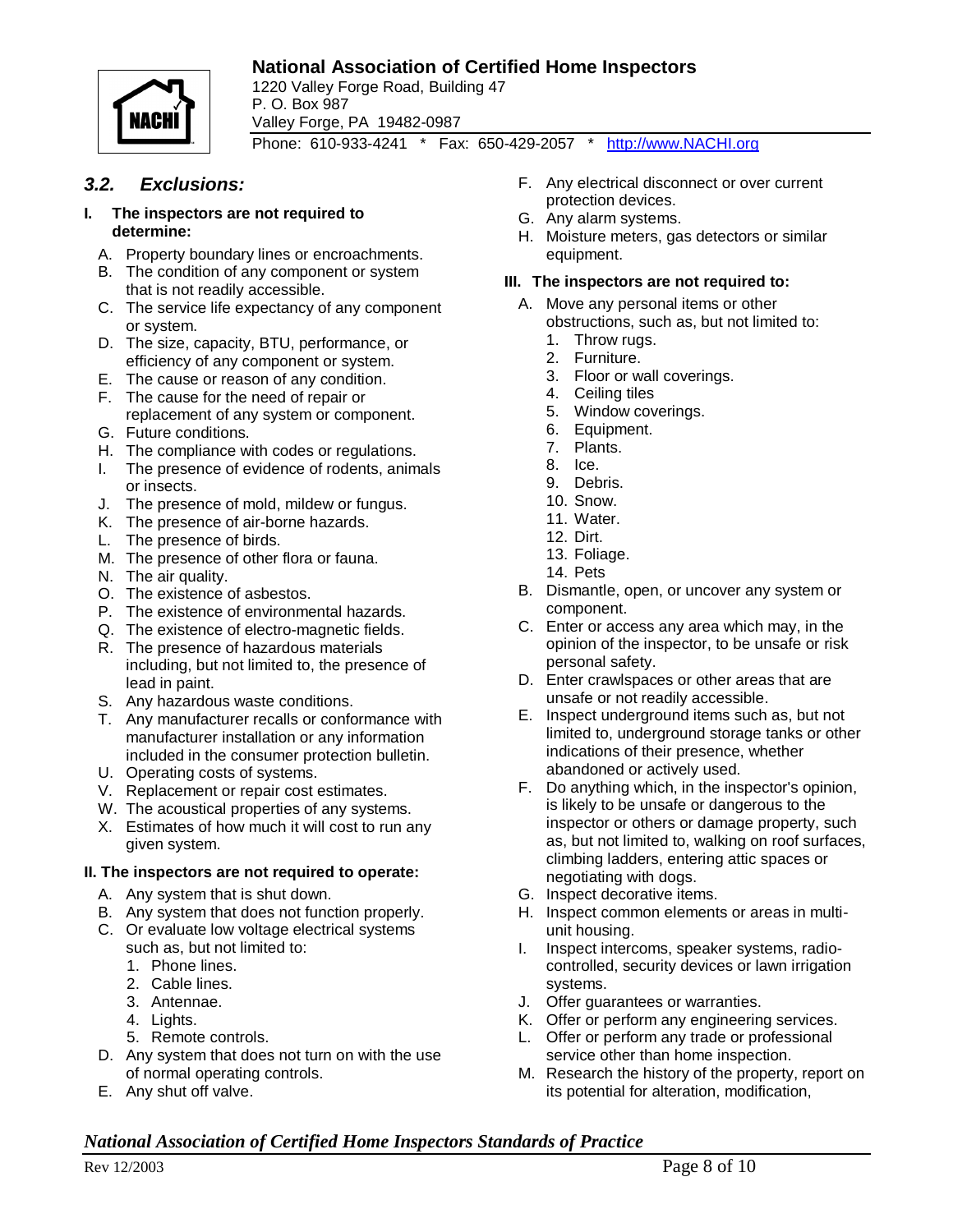

1220 Valley Forge Road, Building 47 P. O. Box 987 Valley Forge, PA 19482-0987 Phone: 610-933-4241 \* Fax: 650-429-2057 \* [http://www.NACHI.org](http://www.nachi.org/)

extendibility, or its suitability for a specific or proposed use for occupancy.

- N. Determine the age of construction or installation of any system structure, or component of a building, or differentiate between original construction or subsequent additions, improvements, renovations or replacements thereto.
- O. Determine the insurability of a property.

# **4. Glossary of Terms**

4.1. **Accessible**: Can be approached or entered by the inspector safely, without difficulty, fear or danger.

4.2. **Activate**: To turn on, supply power, or enable systems, equipment, or devices to become active by normal operating controls. Examples include turning on the gas or water supply valves to the fixtures and appliances and activating electrical breakers or fuses.

4.3. **Adversely Affect**: Constitute, or potentially constitute, a negative or destructive impact.

4.4. **Alarm System**: Warning devices, installed or free-standing, including but not limited to: Carbon monoxide detectors, flue gas and other spillage detectors, security equipment, ejector pumps and smoke alarms.

4.5. **Appliance**: A household device operated by use of electricity or gas. Not included in this definition are components covered under central heating, central cooling or plumbing.

4.6. **Architectural Service**: Any practice involving the art and science of building design for construction of any structure or grouping of structures and the use of space within and surrounding the structures or the design, design development, preparation of construction contract documents, and administration of the construction contract.

4.7. **Component**: A permanently installed or attached fixture, element or part of a system.

4.8. **Condition**: The visible and conspicuous state of being of an object.

4.9. **Crawlspace**: The area within the confines of the foundation and between the ground and the underside of the lowest floor structural component.

4.10. **Decorative**: Ornamental; not required for the operation of essential systems and components of a home.

4.11. **Describe**: Report in writing a system or component by its type, or other observed characteristics, to distinguish it from other components used for the same purpose.

4.12. **Determine**: To arrive at an opinion or conclusion pursuant to examination.

4.13. **Dismantle**: To open, take apart or remove any component, device or piece that would not typically be opened, taken apart or removed by an ordinary occupant.

4.14. **Engineering Service**: Any professional service or creative work requiring engineering education, training, and experience and the application of special knowledge of the mathematical, physical and engineering sciences to such professional service or creative work as consultation, investigation, evaluation, planning, design and supervision of construction for the purpose of assuring compliance with the specifications and design, in conjunction with structures, buildings, machines, equipment, works or processes.

4.15. **Enter**: To go into an area to observe all visible components.

4.16. **Evaluate**: To assess the systems, structures or components of a dwelling.

4.17. **Examine**: To visually look. See Inspect.

4.18. **Foundation**: The base upon which the structure or wall rests; usually masonry, concrete, or stone, and generally partially underground.

4.19. **Function**: The action for which an item, component, or system is specially fitted or used or for which an item, component or system exists; to be in action or perform a task.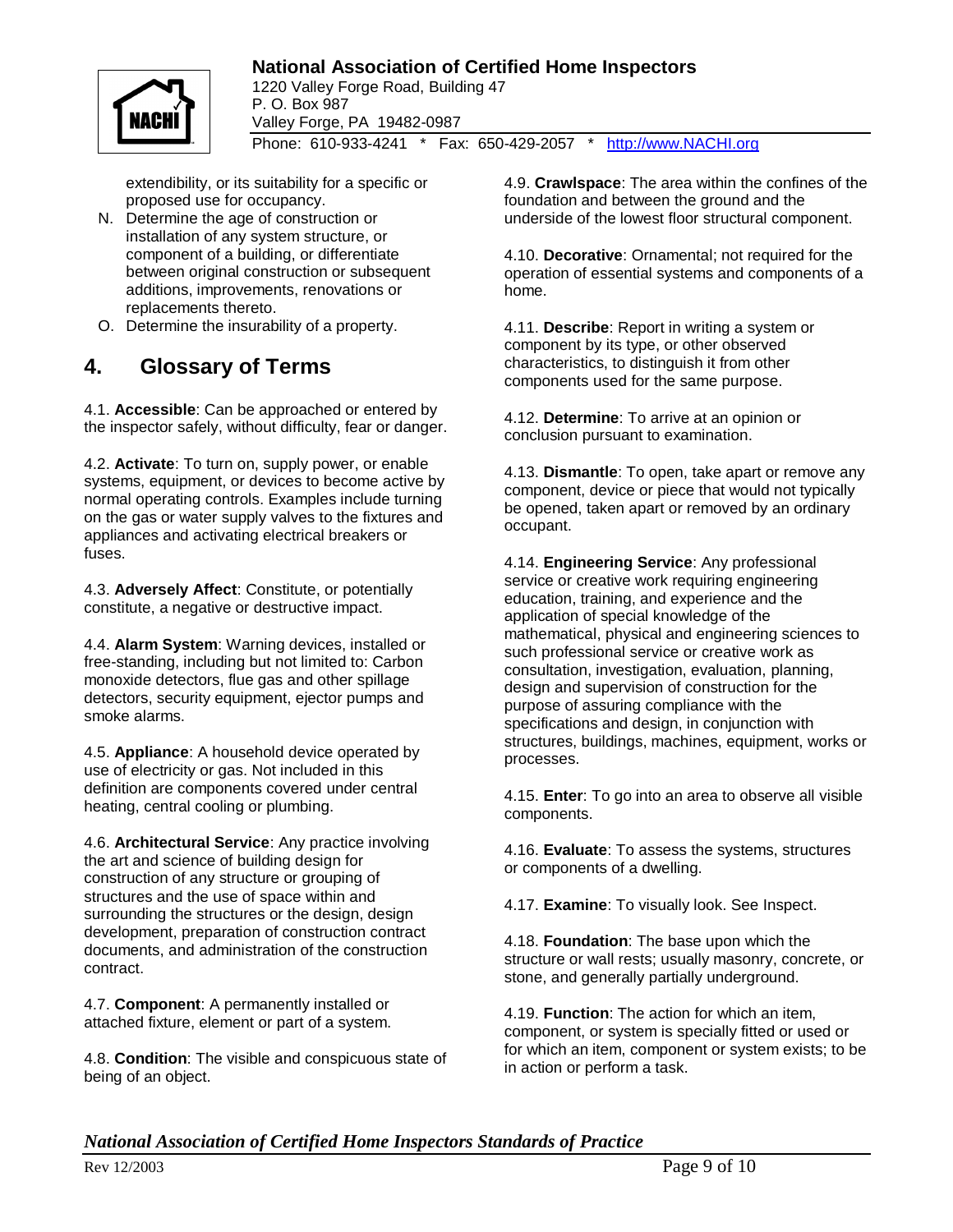

1220 Valley Forge Road, Building 47 P. O. Box 987 Valley Forge, PA 19482-0987 Phone: 610-933-4241 \* Fax: 650-429-2057 \* [http://www.NACHI.org](http://www.nachi.org/)

4.20. **Functiona**l: Performing, or able to perform, a function.

4.21. **Home Inspection**: The process by which an inspector visually examines the readily accessible systems and components of a home and operates those systems and components utilizing these Standards of Practice as a guideline.

4.22. **Household Appliances**: Kitchen and laundry appliances, room air conditioners, and similar appliances.

4.23. **Inspect**: To visually look at readily accessible systems and components safely, using normal operating controls and accessing readily accessible panels and areas.

4.24. **Inspected Property**: The readily accessible areas of the buildings, site, items, components, and systems included in the inspection.

4.25. **Inspector**: One who performs a real estate inspection.

4.26. **Installed**: Attached or connected such that the installed item requires tool for removal.

4.27. **Material Defect**: Refer to section 1.2.

4.28. **Normal Operating Controls**: Devices such as thermostats that would be operated by ordinary occupants which require no specialized skill or knowledge.

4.29. **Observe**: To see through visually directed attention.

4.30. **Operate**: To cause systems to function or turn on with normal operating controls.

4.31. **Readily Accessible**: An item or component is readily accessible if, in the judgment of the inspector, it is capable of being safely observed without movement of obstacles, detachment or disengagement of connecting or securing devices, or other unsafe or difficult procedures to gain access.

4.32. **Recreational Facilities**: Spas, saunas, steam baths, swimming pools, tennis courts, playground equipment, and other exercise, entertainment or athletic facilities.

4.33. **Report**: A written communication (possibly including digital images) of any material defects seen during the inspection.

4.34. **Representative Number**: A sufficient number to serve as a typical or characteristic example of the item(s) inspected.

4.35. **Safety Glazing**: Tempered glass, laminated glass, or rigid plastic.

4.36. **Shut Down**: Turned off, unplugged, inactive, not in service, not operational, etc.

4.37. **Structural Component**: A component which supports non-variable forces or weights (dead loads) and variable forces or weights (live loads).

4.38. **System**: An assembly of various components to function as a whole.

4.39. **Technically Exhaustive**: A comprehensive and detailed examination beyond the scope if a real estate home inspection which would involve or include, but would not be limited to: dismantling, specialized knowledge or training, special equipment, measurements, calculations, testing, research, analysis or other means.

4.40. **Unsafe**: A condition in a readily accessible, installed system or component which is judged to be a significant risk of personal injury during normal, day-to-day use. The risk may be due to damage, deterioration, improper installation or a change in accepted residential construction standards.

4.41. **Verify**: To confirm or substantiate.